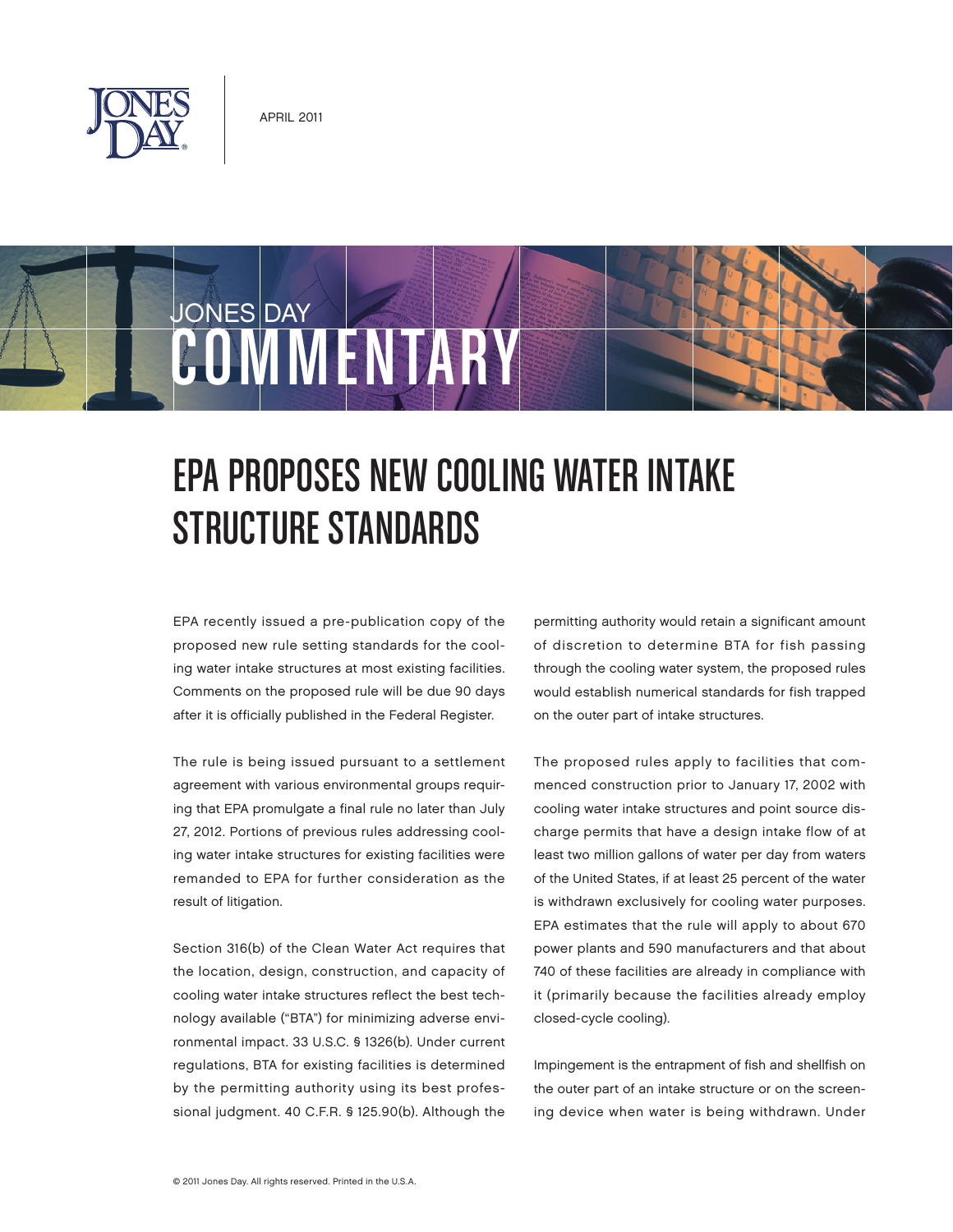the proposed rules, it includes any organisms collected or retained on a 3/8-inch sieve and excludes any organisms that would pass through a 3/8-inch sieve.

Two alternatives are established in the proposed rule to meet BTA for impingement. First, the existing facility can demonstrate that fish impingement mortality deaths do not exceed 12 percent as an annual average and 31 percent as a monthly average, measured when the fish are held for a period of 24 to 48 hours to assess latent mortality. This can be done using modified traveling screens or alternative active screens with a fish handling and return system. The screens must incorporate protective systems to reduce impingement mortality, such as modified traveling screens, guard rails or barriers, use of modified screen materials, or low-pressure washes to remove fish prior to high-pressure washes to remove debris. Passive screens such as cylindrical wedgewire screens and through-flow or carry-over free intake screens such as dual-flow screens and drum screens would meet the requirements for a fish handling and return system.

Alternatively, a facility can demonstrate that its intake water system has a maximum velocity of 0.5 feet per second or less. This can be demonstrated as either a maximum design intake velocity or a maximum actual intake velocity. The maximum intake velocity must be achieved under all intake conditions, including during minimum source water surface elevations. Note that even if this standard is met, the proposed rules require that measures be taken to protect fish that are impinged and utilize a fish return system.

Although facilities would be required to comply with the impingement standard as soon as possible, the permitting authority would have the discretion to establish a compliance schedule providing up to eight years to comply with the impingement requirements.

Entrainment is the incorporation of any life stages of fish and shellfish with the intake water flow entering and passing through a cooling water intake structure and into a cooling water system. The proposed rule provides that the

permitting authority must establish BTA for entrainment on a case-by-case basis that reflects the maximum reduction in entrainment mortality warranted after consideration of all relevant factors. The proposed rule notes that the permitting authority may determine that existing measures to prevent entrainment already meet the BTA standard.

As an alternative to the site-specific BTA for entrainment, a facility may choose to comply with the standard for new units at an existing facility. Under this standard, a facility must either reduce actual intake flow ("AIF") at a new unit to the same level, as a minimum, as can be achieved by a closed-cycle cooling system for the same level of cooling or employ technologies that reduce entrainment mortality to no less than 90 percent of the reduction that would be achieved with closed-cycle cooling.

To assist in making the entrainment determination, facilities with an AIF of at least 125 million gallons per day must submit an entrainment study with their discharge permit application. Generally, according to EPA, entrainment studies performed by facilities with a design flow of at least 50 million gallons per day to comply with the now-remanded version of the intake structure rule will contain much of the necessary information to comply with the study requirements in the proposed rule.

EPA declined to establish closed-cycle cooling systems as BTA for entrainment because it believes such systems can be impractical for some units. Specifically, EPA indicates that such systems can be impractical because:

- They can create energy reliability concerns if a large number of units are taken offline for extended periods to retrofit them with closed-cycle systems;
- Air emissions can actually increase if closed-cycle systems are used;
- Land may not be available to add the cooling towers necessary for closed-cycle systems; and
- Installation of closed-cycle systems may not be costeffective at units with a limited remaining useful plant life.